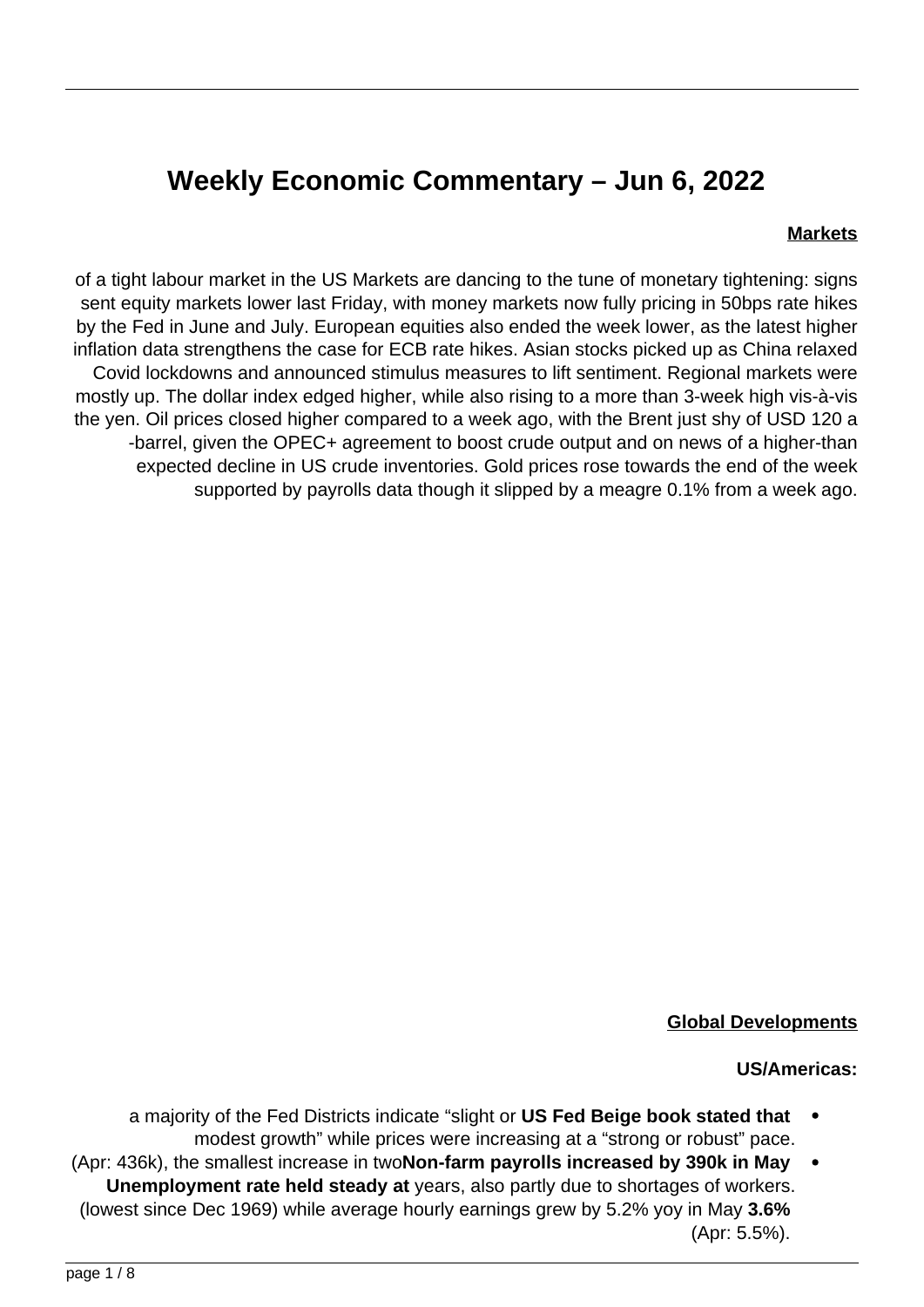- **but is still 1.1 percentage points Labour force participation rate increased to 62.3%** below pre-Covid Feb 2020.
- 1, the Non-farm productivity in the US declined by a 7.35% annualised rate in Q1 most since Q3 1947 (previous estimate: -7.5%; Q4: 6.3%). Unit labour costs gained by 12.6% in Q1 (previous estimate: 11.6%; Q4: 3.9%).
- **only 128k jobs were created in the private** ADP employment report showed that (Apr: 202k) - this was the smallest gain since Apr 2020 (just immediately **sector in May** after Covid lockdowns).
- , down by 455k from Mar, though job openings stood at 11.4mn at end-Apr JOLTS though jobs-workers gap stood at a high 3.3% in Aprstaying near record highs; the lower than March's 3.6%.
- (prev: 211k), while the <sup>th</sup> Initial jobless claims fell to 200k in the week ended May 27 4-week average slipped to 206.5k. Continuing jobless claims declined by 34k to  $-$  the lowest since Dec 1969.<sup>th</sup> 1.309mn in the week ending May 20
- **(Mar: 1.8%); shipments of manufactured Factory orders gained by 0.3% mom in Apr** goods gained 0.2% after accelerating 2.2% in Mar while orders for electrical equipment, appliances and components fell 0.2%.
	- **(Feb: 20.3%); the S&P Case Shiller home price index grew by 21.2% yoy in Mar** average rate on the 30-year fixed mortgage ended Mar at 4.67% from 3.29% at the start of Jan.
- **Dallas Fed manufacturing** (Apr: 56.4) while Chicago PMI improved to 60.3 in May (Apr: 1.1), the lowest reading since May 2020; **business index tumbled to -7.3 in May** new orders and growth rate of orders indices declined to near 2-year low levels.
- from a preliminary S&P manufacturing PMI in the US was revised down to 57 in May . estimate of 57.5, and this stands much lower than April's final reading of 59.2. Production and new orders eased while cost inflation accelerated to a 6-momnth high. Furthermore, business confidence fell to the lowest level since Oct 2020.
	- (Apr: 55.4), **ISM** manufacturing PMI unexpectedly increased to 56.1 in May supported by gains in the new orders index (55.1 from 53.5) and production (54.2 from 53.6) while employment index contracted (to 49.6, for the first time sinc Nov 2020) and prices paid eased (82.2 from 84.6).

# **Europe:**

- **Apr: 7.4%), driven Inflation in the eurozone surged to a new record of 8.1% in May** by energy costs (39.2%) and food, alcohol and tobacco costs (7.5%). Core inflation highest rate of inflation in theinched up to 3.8% from 3.5% in the previous month. The **Harmonised**. while the lowest was 5.6% in Malta eurozone was 20.1% in Estonia (Apr: 7.8%), index of consumer prices in Germany inched up to 8.7% yoy in May the highest reading since Dec 1973. Energy prices surged by 38.3% while food prices posted a 11.1% increase.
- , up from Mar's Producer price index in the eurozone jumped to 37.2% yoy in Apr then all-time high of 36.9%. Wholesale prices for non-durable consumer goods (e.g. food and drinks) rose 11.2%, its first-ever double-digit percentage increase, while prices of durable consumer goods ticked up by 8.5%.
	- from an initial Manufacturing PMI in the eurozone was revised up to 54.6 in May estimate of 54.4 (lower than Apr's 55.5): as new orders fell for the first time since Jun 2020 and the headline reading was the lowest since Nov 2020. Inflationary pressures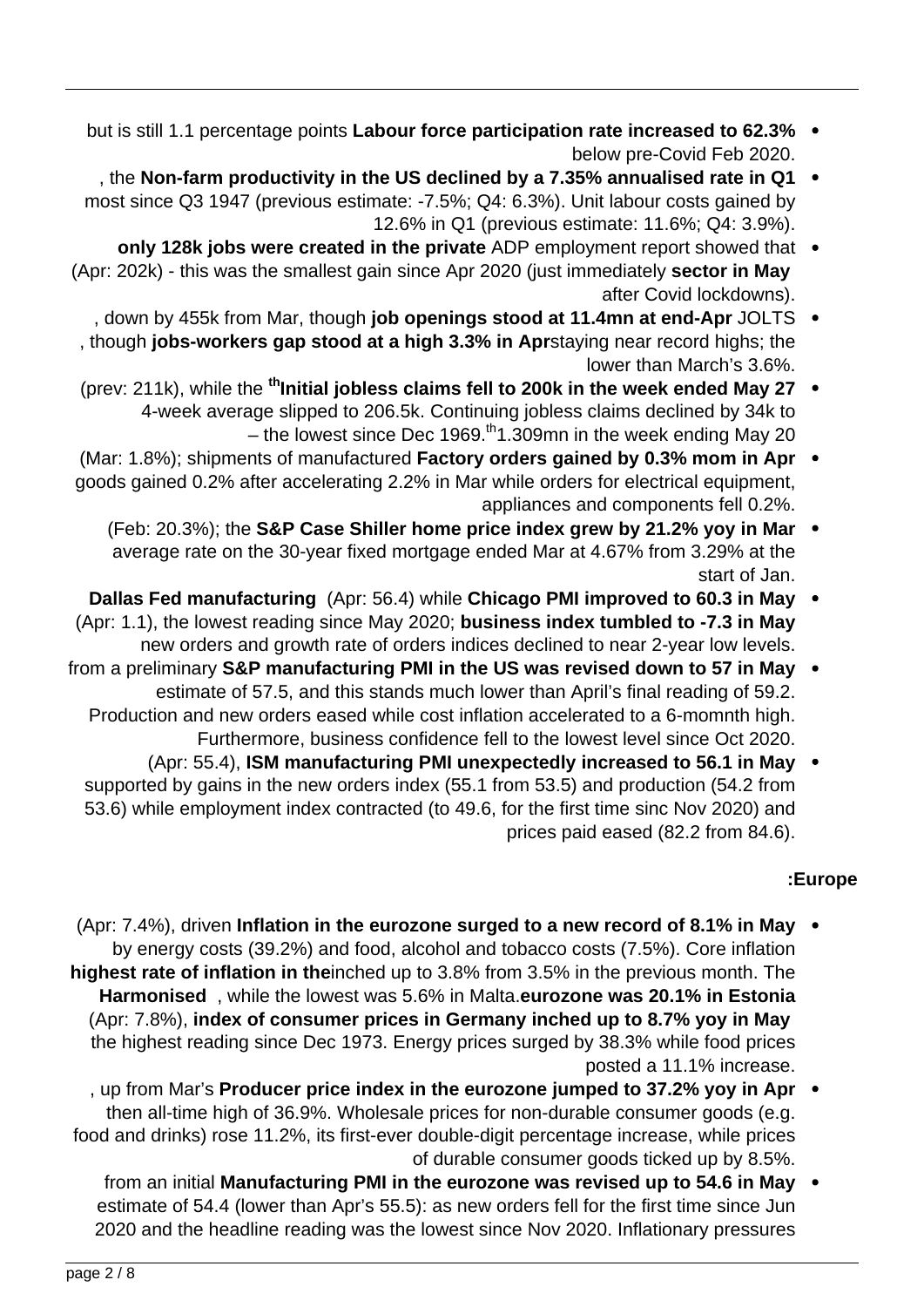and supply disruptions remain (though the latter saw some limited easing).

- (Apr: 54.6), as output levels Manufacturing PMI in Germany increased to 54.8 in May picked up slightly, as did employment. However, there was a further decline in new orders on the back of multiple factors including higher prices/ costs, China's lockdowns and economic uncertainty in general.
	- , while imports grew by 3.1%, Germany's exports rebounded by 4.4% mom in Apr taking the trade surplus higher to EUR 3.5bn in Apr (Mar: EUR 1.9bn). Exports from Germany to Russia dropped 10% in Apr after plunging by 60% in Mar.
- with the number of Germany's unemployment rate stood unchanged at 5% in May eurozone, unemployment stood unemployed declining by 4k to 2.285mn. In the **unchanged** at 6.8% in Apr.
- (Apr: 1.98). Consumer confidence Business climate in the EU slipped to 1.26 in May . The Economic Sentiment however eased slightly to -21.1 from -22 the month before. Indicator in the euro area inched up to 105 from 104.9.
- , affected both Retail sales in Germany dropped by 5.4% mom and 0.4% yoy in Apr by higher prices and supply constraints. Grocery retailers reported sales decline by 7.7% Retail sales in the euro area declined by in Apr - the biggest mom drop since 1994. sales declined by 2.6% for food, drinks and tobacco and 0.7% for 1.3% mom in Apr: non-food products, while it increased by 1.9% for automotive fuels.
	- (Apr: 55.8), the slowest since Jan **UK's manufacturing PMI slipped to 54.6 in May** 2021, given decline in domestic demand, supply chain disruptions and cost pressures (also due to exchange rate fluctuations). Business confidence also declined to a 17-month low.

# **Pacific Asia:**

- **from Apr's 26-month low China's NBS manufacturing PMI increased to 49.6 in May** straight  $rdot$  47.4. While the headline index remained in contractionary territory for the 3 month, output, new orders and new export orders indices improved from Apr's readings (albeit still below-50).
- (Apr: 41.9): new orders Non-manufacturing PMI in China also surged to 47.8 in May contracted at a softer rate (44.1 vs Apr's 37.4), while both new export orders (42.8 vs 42.7) and employment (45.3 vs 45.4) continued to decline further.
	- (Apr: 46): output and China's Caixin manufacturing PMI increased to 49.1 in May new orders, though below-50, increased compared to Apr while export orders and employment posted further declines.
- package of 33 measures covering fiscal, financial, announced last Tuesday a China **-after Covid-investment and industrial policies to support its economic recovery** elated extended lockdowns. These include accelerating local government special bond issuances, support for infrastructure and major projects (also using REITs as a funding tool), supporting domestic firms to list in Hong Kong, tax credit rebates to more sectors, allowing firms to defer social security payments and halve purchase tax for small-engine cars among others.
	- (Mar: -1.7% Industrial production in Japan fell by 1.3% mom and 4.8% yoy in Apr  $\bullet$ yoy). Declines were recorded across electronic parts and devices (-6.6% from 2% in Mar), production machinery (-2.7% from 3.9%), and motor vehicles (-0.6% from 6%).
	- , the lowest reading since Mar Unemployment rate in Japan declined to 2.5% in Apr 2020 and lower than Mar's 2.6%. Jobs to applicant ratio improved to 1.23 from 1.22 in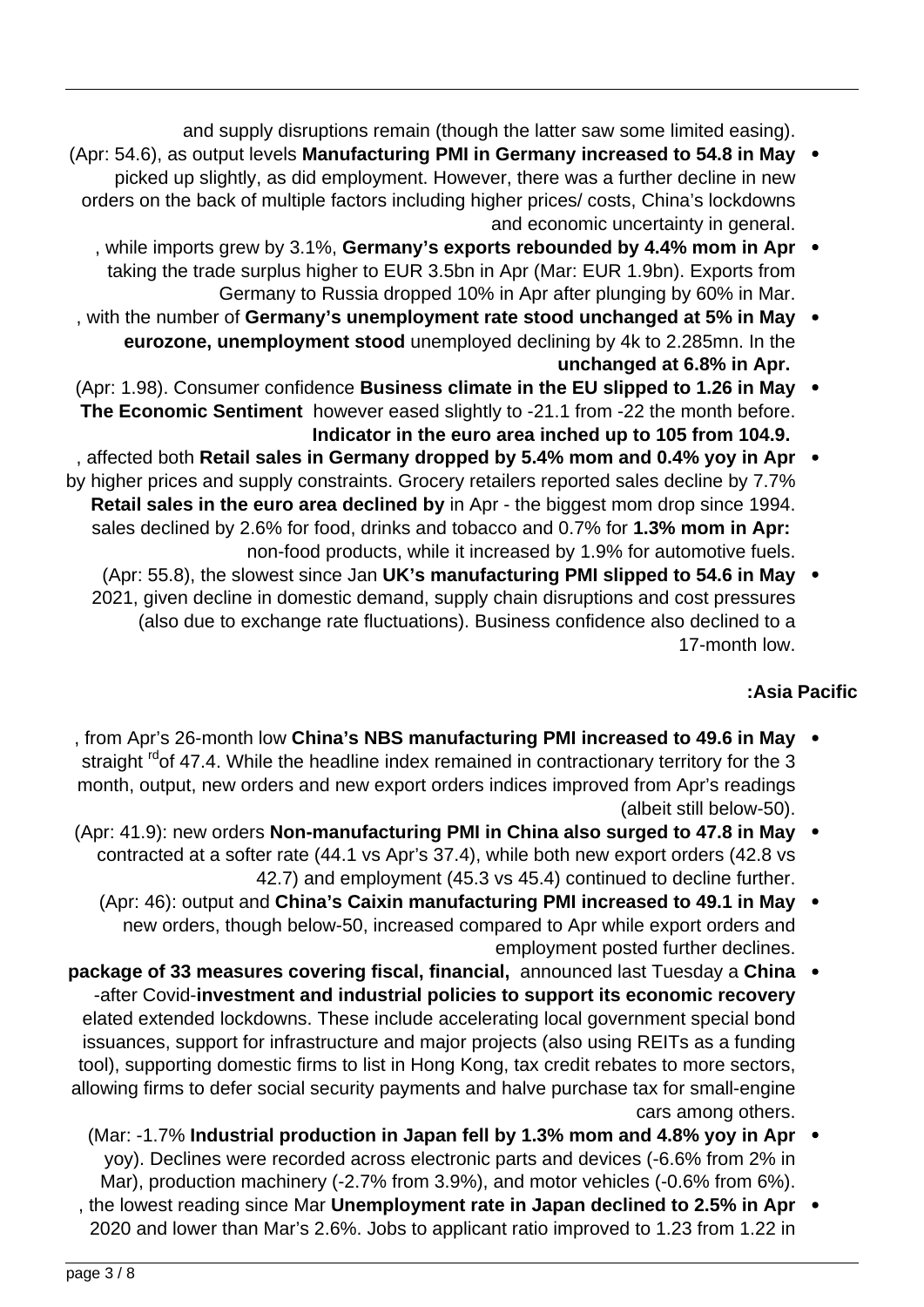MAr.

- **Mar: 1.7%), Japan's retail trade improved significantly, rising by 2.9% yoy in Apr** supported by stronger demand after lower Covid 19 cases. Large retailer sales grew by 4% in Apr (Mar: 1.5%).
- , slightly lower than April's final Japan's manufacturing PMI stood at 53.3 in May reading of 53.5: export orders fell at the sharpest pace since Jul 2020 while employment consecutive month. <sup>th</sup>gained for the 4
- , bringing the full year (Q4: 5.4%)India's GDP grew by 4.1% yoy in Jan-Mar 2022 For the full year all sectors except trade, growth in the financial year 2021-22 to 8.7%. hotels and communication services were above the pre-pandemic levels of FY20. In Jan-Mar, manufacturing contracted by 0.2% compared to the 0.3% gain in the previous .quarter
- **2021-22 (comparedFiscal deficit in India stood at 6.71% of GDP in the financial year 2021-22** to the budget estimate of 6.9%), thanks to higher revenues and lower capital spending.
- **(Mar: 7.4%), with gains recorded Retail sales in Singapore grew by 1.2% mom in Apr** in wearing apparel and footwear (17.4%), food and alcohol (14.2%), department stores  $(13.2\%)$  as well as recreational goods  $(8.8\%)$  among others.

Bottom line: The uptick in inflation continues to be the main story, with last week's record high readings from Europe. EU's partial ban on Russian oil imports is likely to If the ECB does not raise rates soon enough, it risks falling further lift inflation rates. "behind the curve" in comparison to every major central bank – the only question remains as to how big the rate hike in July needs to be. In the meantime the OPEC+ agreement to accelerate oil production in July and August by 650k barrels per day (from earlier planned increase of 400k bpd) remains quite modest and accounts for just over 0.4% of global demand over the two months – for now it is unlikely to be sufficient to to started to started to started to started to started to calm oil markets and drive down prices. China's PMI readings for May (when it started to **contractionary in remains in contractionary open up cautiously, showed some respite though it still remains in contractionary** territory: what remains to be seen is how fast the logistical issues can be resolved and more importantly whether there will be any deviation from the zero-Covid policy stance followed so far (risks remain that the nation could head into further lockdowns if cases increase). Elsewhere, the rhetoric remains the same: supply chain disruptions (owing to Russia-Ukraine war, raw material shortages, and China's lockdown) and inflationary pressures are hurting business sentiment. Weaker consumer demand and easing of supply chain pressures could potentially tame inflation in the coming months; for now, housing, food and energy prices seem likely to remain relatively high.

### **Regional Developments**

- brings the total outstanding Bahrain's latest issue of treasury bills worth BHD 70mn value of the government's treasury bills to BHD 2.01bn.
- **Bahrain-based GFH Financial Group made its secondary listing on Abu Dhabi** . listing for GFH in the region, after being listed and <sup>th</sup> This is the 4 **Securities Exchange.** traded on Bahrain Bourse, Boursa Kuwait and the Dubai Financial Market.
	- **independent water and power** the USD 1.1bn ACWA Power started operations at The plant has the capacity to generate 1,500 plant located at Al Dur in Bahrain megawatts of power and 227,000 cubic meters per day of desalinated water.
- **: Bahrain received 11 pre-qualification bids for the first phase of the Bahrain metro** this phase will include 2 lines (29kms), 20 stations and 2 interchanges.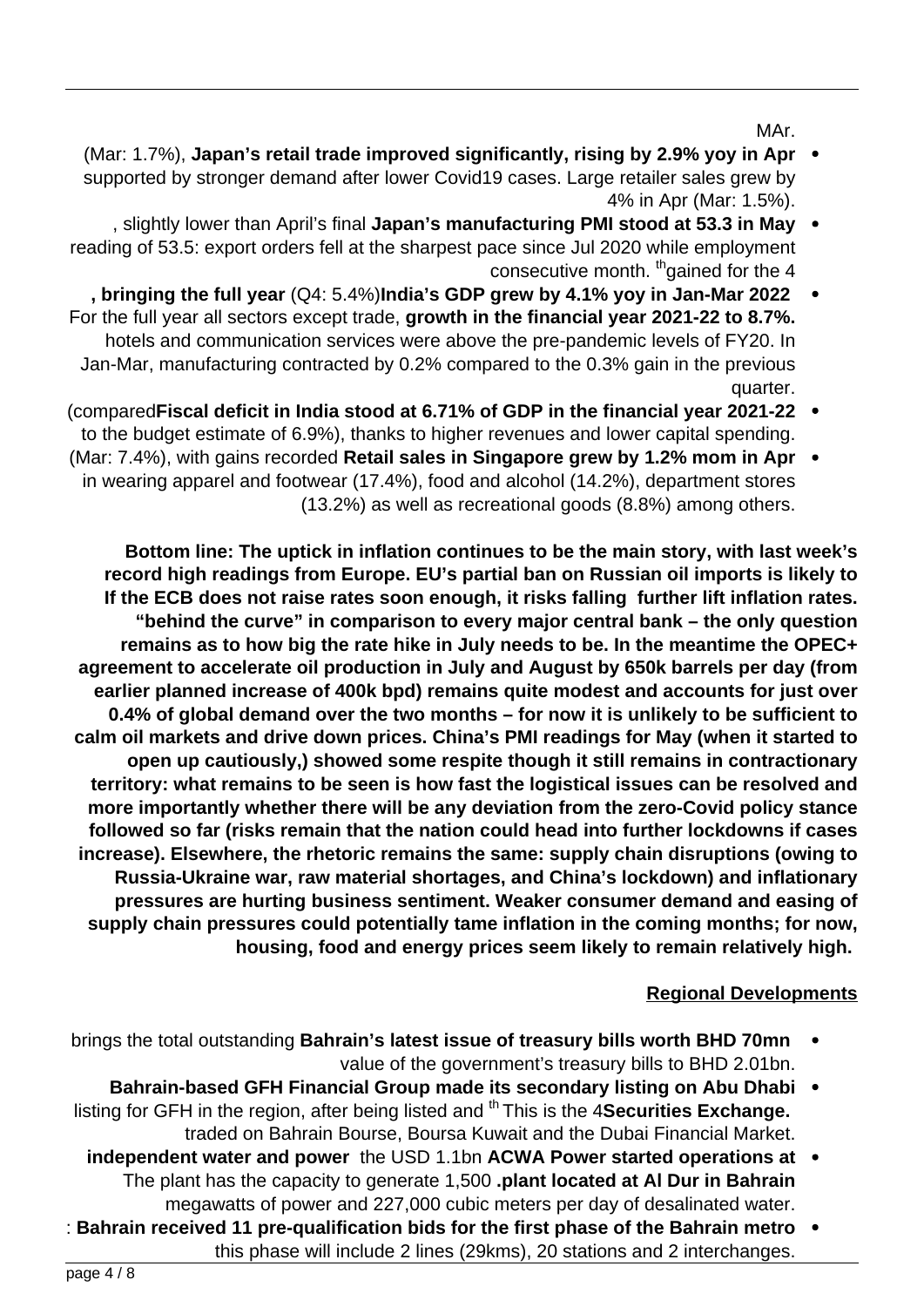- **: it inched up to 47 in May straight month in May <sup>th</sup>Egypt's PMI contracted for the 18** (Apr: 46.9). Declines were registered across both output (45 from Apr's 45.3) and new orders (44.6 from 45.3) sub-indices. The future output expectations sub-index declined to 55.2, its second lowest reading while input cost inflation sped to the highest in 6 .months
- **Net foreign assets fell for a** by 23.7% yoy in Apr. Money supply (M2) in Egypt grew , dropping by EGP 14.8bn to a negative EGP 234.4bn: this **consecutive month** <sup>th</sup>7 compares to a positive EGP 186.3bn recorded at end-Sep.
- (Sep: USD 137.4bn), Egypt's net external debt grew to USD 145.5 bn as of Dec 2021 according to the central bank. Foreign debt increased to 33.2% of GDP by Dec (Sep: .(32.6%
- Budget deficit in Egypt touched EGP 410.8bn in the first 10 months of the 2021-22 **Revenues grew by 9.8% yoy to EGP 5.17% of GDP – this representsfiscal year** 918.5bn in Jul-Apr, thanks to a 79% surge in tax revenues; expenditures were up by 10.2% to FGP 1.33trn.
- Egypt's PM revealed that the country aims to double exports to USD 100bn in the  $\bullet$ and also increase the strategic stockpile of major commodities to last up tonext 3 years bilateral trade between Egypt and UAE increased to USD 6 months. Separately, according to the minister of trade and industry 3.623bn in 2021,
	- , revealed Suez Canal estimates to clock in USD 3.5bn in revenues in H1 this year the Chairman of the Suez Canal Authority. Revenues grew by 23% yoy to USD 657mn in May.
	- **Dubai's Al-Futtaim Group plans to invest USD 700mn-USD 1bn in Egypt over the** , according to a cabinet statement from Egypt.next three years
		- Iran's energy export revenue grew by 60% yoy in the first two months of the  $\bullet$ (March 21 to May 21), revealed an official from the oil ministry. Iranian year
		- following the Kuwait will increase its oil output to 2.768mn barrels per day in Jul . OPEC+ decision to further boost output, disclosed the oil ministry.
			- work is underway to develop its own 's central bank governor stated thatOman digital currency and open banking services.
	- **barrels** 0man's new oil discoveries will raise its production by 50,000 to 100,000 barrels , according to the energy and minerals minister. in the coming two to three years Currently oil reserves stand at 5.2 bn barrels and gas reserves at 24trn cubic feet.
- bringing total number of visitors in Tourists into Oman surged by 488.3% yoy in Mar, Q1 to 415k. In March, GCC residents accounted for 37.8% of total visitors, followed by Indians  $(13.2%)$  and Germans  $(4%)$ .
	- , stated the central bank governor at a **Qatar's GDP is forecast to grow 3.5% in 2022** licensing FinTech firms plans to startconference. He also disclosed that the nation **soon**.
- Oil Plus UK-based independent consultancy in oil and gas field water management, (worth USD 450k). announced winning 2 produced water-related projects in Qatar,
- GCC states, by developing into "tech champions", can add USD 255bn to the , according to a Strategy & report. Of region's GDP and add 600k tech jobs by 2030 Morethis, USD 119bn will be generated in Saudi Arabia. -https://www.strategyand.pwc.com/m1/en/strategic-foresight/sector: strategies/technology/tech-champions.html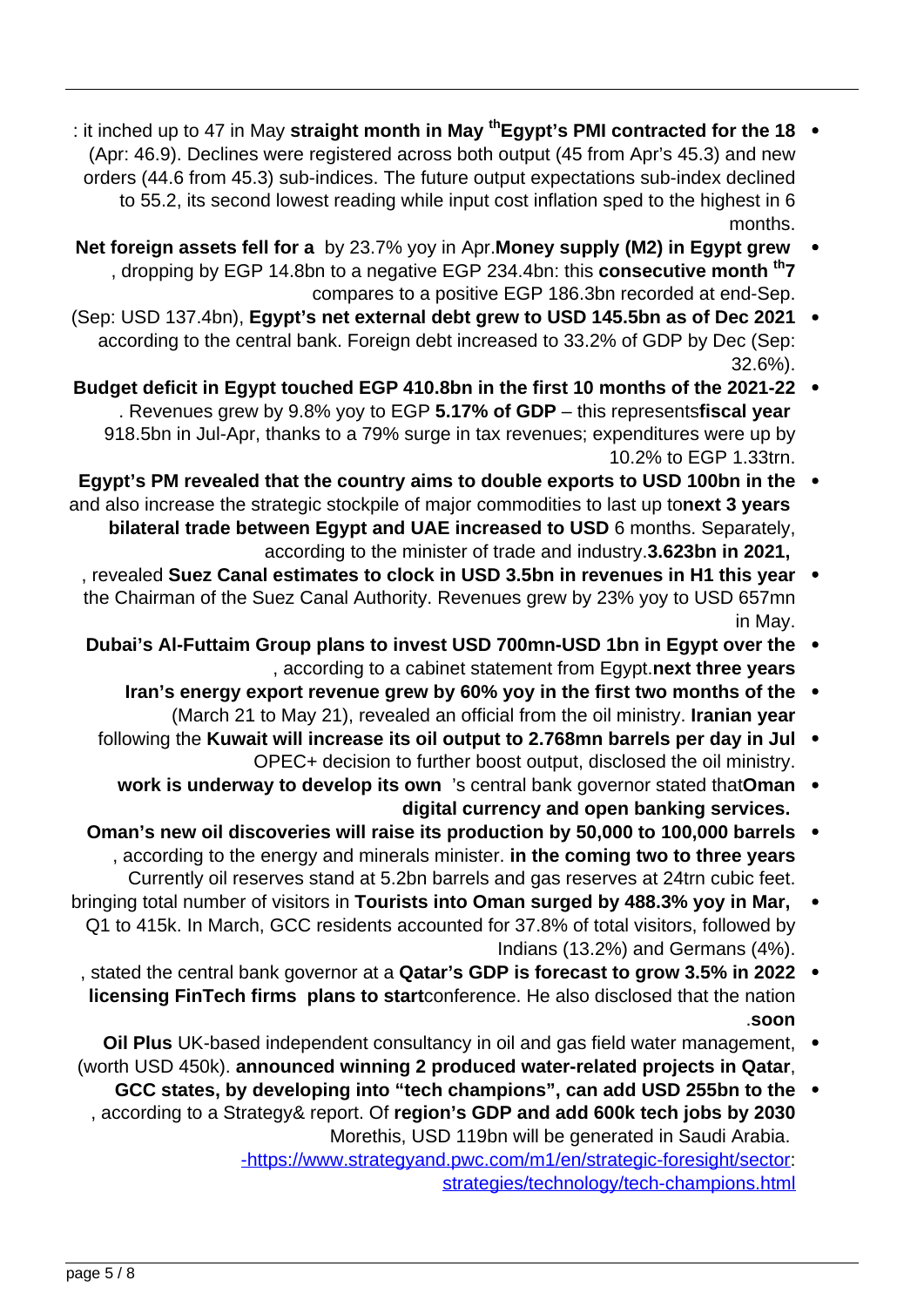

**Saudi Arabia Focus** 

- while this is below the Saudi Arabia's non-oil sector PMI held steady at 55.7 in May: -consecutive month of above-50 readings. Output sub<sup>st</sup>series average of 56.8, it is the 21 index inched down slightly to 59.3 in May (Apr: 59.7) and input costs rose at the second quickest pace in the past 1.5 years.
- **issued 72 industrial licenses with Ministry of Industry and Mineral ResourcesSaudi** , with small establishments in Apr(USD 1.3bn)an investment worth SAR 5.2bn accounting for 83% of the licenses issued in the month. About 3968 jobs were created in the 59 factories that started operations in Apr, bringing the total number of factories to 10,561 by end-Apr.
- , priced at SARRetal Urban Development Co's IPO 's property developerSaudi Arabia was oversubscribed by 120 (USD 32) per share implying a market cap of SAR 4.8bn, generating an order book of SAR 90.3bn. The company will raise SAR 1.44bn 62 times in the IPO, selling 30% of existing shares.
	- **Foreign ownership in Saudi Arabia's stock exchange more than doubled in two** to SAR 450bn (USD 120bn) by end-Q1 2022: up from SAR 259bn and SAR years 145bn in Q1 2021 and 2020 respectively. GCC ownership surged to SAR 60.6bn, up 85% from Q1 2020.
- Value of assets held by 533 private investment funds in Saudi Arabia grew to SAR according to a report from the Capital Market Authority. Funds were 355bn in Q1 2022, up 14% from a year ago while the assets' value surged by 30%. Separately, the value of Saudi Arabia public mutual funds' assets declined by 5.06% gog to SAR 215.7bn in Q1, largely due to a drop in value of funds' investment in money market instruments.
	- **to buy a 23.97% stake in** ) revealed its intention PIFS audi Public Investment Fund ( , one of the largest banking groups in Jordan, Iraq and Jordan's Capital Bank Group MENA region: it will pay USD 185mn for owning 63mn new shares of the bank.
- **highest rise in**by 8.7% yoy in Apr, the Money supply (M3) in Saudi Arabia increased , and by 1.0% mom: it is rising at a slower pace compared to overall credit nine months arowth.
- ; credit to the bank claims on the private sector grew by 14.2% yoy in Apr 2022 Total public sector increased by 8.6% yoy, following two months of 11%+ in Feb-Mar. by 0.2% mom to SAR Saudi central bank's net foreign assets inched upSeparately, 1.63trn in Apr.
- **700 Tourism's direct contribution to Saudi Arabia's GDP declined to 1.7% in 2020**  $\bullet$ (2019: 3.8%). Total direct gross value added generated by tourism activities plummeted by 51.4% yoy to SAR 27.8 bn in 2020. The number of tourism establishments increased in 2020 despite Covid19, with food and beverage activity accounting for 79.1% of total firms and about 2/3-rds of total employees.
- **Bilateral trade between US and Saudi Arabia increased by 22% yoy to SAR 92.5bn** , thanks to a surge in non-oil exports (72% to SAR 9.1bn); meanwhile, oil exportsin 2021 to the US grew by 46% to SAR 28.5 bn.
- transaction volumes While apartment prices in Riyadh increased by 20% last year, the **Knight**, according toand deal values across Saudi Arabia have declined in Q1 Total deals values were down by 2% to SAR 40.4bn (USD 10.77bn). Frank.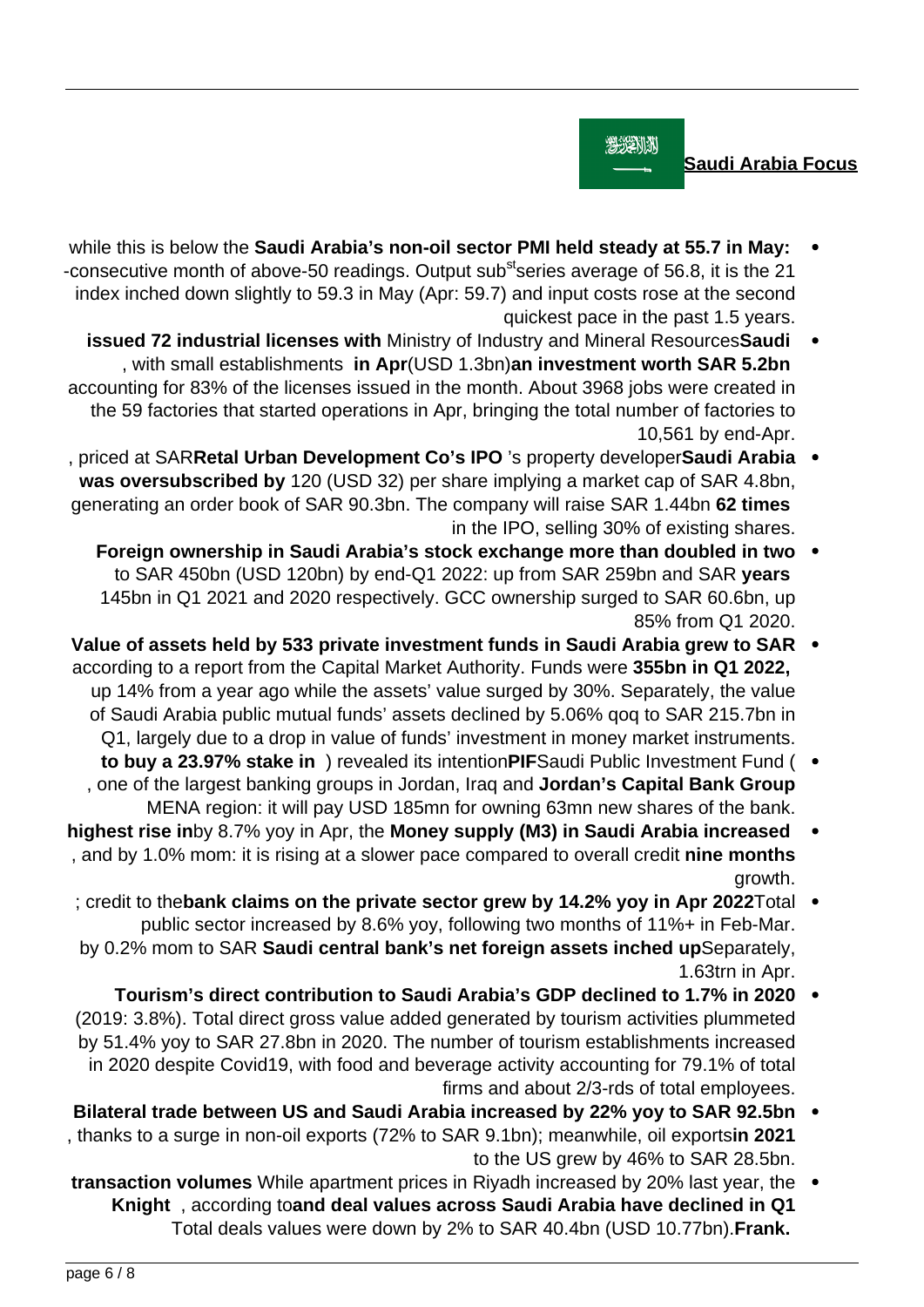- **to build** 's Ma'aden signed an initial agreement with US-based GlassPointSaudi Arabia . at Ma'aden's Alumina refinery: this the world's largest solar-powered steam plant will help reduce carbon emissions by over 600k tons annually, roughly a 50% reduction.
- **Arabia Saudi Arabia Saudi Arabia Saudi Arabia is Saline Water Conversion Corp Saudi Arabia** starting with two late this year 2024 in a phased manner,



- **(Apr: 54.6), UAE's non-oil sector PMI increased to a 5-month high of 55.6 in May** -thanks to a jump in output sub-index (by one point to 62.5) and rise in employment sub index (to 50.7 from 49.9) while input costs rose at the quickest rate since Nov 2018. Firms are still absorbing the rising costs and not passing it on to consumers: it remains to be seen how long this pattern can be sustained (at the cost of firms' profitability).
- **Borouge attracted demand of more than** Abu Dhabi-based petrochemicals company **USD 83.4bn for its USD 2bn IPO: this is the largest listing to date on** Institutional investors placed orders of about USD 65.5bn, including USD 570mn ADX. in cornerstone investments. On its first day of trading, shares gained by more than 22% to settle at AED 3.0.
- It with an aim to increase bilateral UAE has signed a free trade agreement with Israel trade to above USD 10bn (2021: USD 1.2bn). Tariffs will be removed or reduced on 96% of the goods traded between the two nations including on food, medicine, diamonds and iewellery among others.
- thanks Profits of the Investment Corporation of Dubai rose to AED 10.1bn in 2021, to the 24.5% increase in revenue (to AED 169.4bn) supported by higher oil and gas prices.
- in talks with the UAE to replace 's finance minister disclosed that the country is France . **Russian oil purchases.**
- **each with a capacity Adnoc will purchase three additional newly built LNG vessels** of 175,000 cubic meters, to respond to growing demand; delivery is scheduled for 2025 and 2026. The current fleet capacity stands at 137,000 cubic meters.
	- Abu Dhabi's Masdar and Egypt's Infinity Energy are set to Reuters reported that . Lekela Power: the deal could be buy a majority stake in African renewables firm worth close to USD 1bn.
- **firms in South South Korean South Korean South Korean firms** (with a production green hydrogen and ammonia production plant in the UAE capacity of 200k tonnes of green ammonia). To be built in two phases in the KIZAD Industrial Area, the first phase will involve production of 35,000 tonnes before scaling up to full capacity.
- *Crypto.com received a provisional Virtual Asset MVP License approval from* ). This will allow the company to offer**VARA**Virtual Assets Regulatory Authority ( Dubai's a range of crypto products and services.
	- year-to-date. Ajman Free Zone reported a 45% growth in its e-commerce sector
	- has achieved vaccination of 's state news agency reported that the country UAE **"categories targeted the of 100%"**.

### **Media Review**